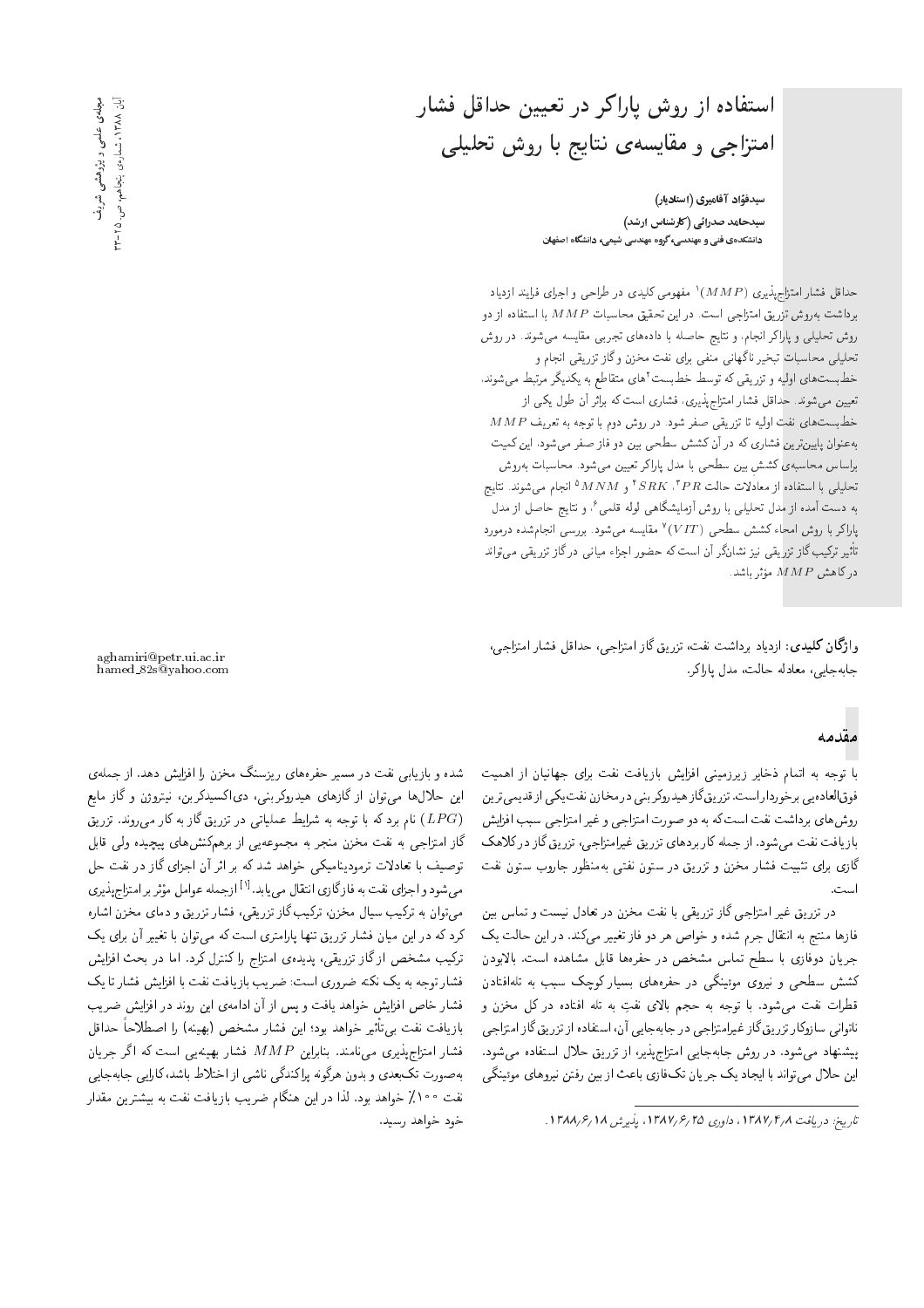از رایج ترین روش های تخمین حداقل فشار امتزاج پذیری در آزمایشگاه می توان به آزمایش لولهقلمی و آزمایش بالاروندهی حباب  $(RBA)$ اشاره کرد. $^{[1]}$  در روش لولهقلمی حداقل فشار امتزاج پذیری از ترسیم ضریب بازیافت نفت برحسب فشار به دست می $\vec{I}$ ید که در آن نقطهی شکست نشانگر $M P$  است. $\vec{I}$  براساس نتایج ترمایشگاهی روابط تجربی متعددی برای محاسبهی  $MMP$  ارائه شده است که به تعدادی از آنها <mark>د</mark>ر این تحقیق اشاره شده است.<sup>[۵-۳]</sup>

از آنجا که روابط تجربی محاسبهی حداقل فشار امتزاجپذیری در محدودهی خاصبی از ترکیب نفتوگار به دست آمدهاند. استفاده از آنها در شرایط متفاوت معتبر و موثق نیست و تنها برای تخمین تقریبی و اولیهی  $MMP$  مورد استفاده قرار میگیرند. از دیگر روشهای بهکار گرفته شده برای محاسبهی حداقل فشار امتزاج پذیری، استفاده از مدل های تحلیلی با توجه به روابط ترمودینامیکی و معادلات حالت است که در این زمینه تحقیقات گستردهیی صورت گرفته است. در سال ۱۹۸۶ با استفاده از معادلهى حالت  $PR$  و قوانين اختلاط مختلف و نيز با توجه به اثرات سهتایی نایکسان، معادلهی جدیدی برای پیشبینی  $M P$  تحت رانش بخار گاز ارائه شد.<sup>[۶]</sup> همچنین در سال ۱۹۹۶، با این فرض که در حداقل فشار امتزاج پذيرى دو فازِ در حالِ تعادلِ مايع و بخار اجزاء يكسانى دارند،  $M P$  به عنوان فشاری معرفی شد که در آن ثابتهای تعادل اجزاء برابر واحد است؛ و بر همین اساس رابطهیی برای تخمین  $M P$  ارائه شد. $^{[\nu]}$  یکمی از روشهای موفق تخمین در سال های اخیر نظریهی تحلیلی بوده است. براساس این نظریه که مبتنی  $M P$ بر شناسایی خطبستهای کلیدی در سیستم است،  $M P$  فشاری است که در آن یکی از خطبستهای کلیدی بحرانی شود. ازجمله کارهای انجامگرفته در این زمینه می توان به کارهای وانگ و اور (۲۰۰۰-۱۹۹۷)<sup>[۱٫۸]</sup> و جسن و همکارانش (۱۹۹۸)<sup>[۱۰]</sup> اشاره کرد. در سال ۲۰۰۲ نیز محققین با استفاده از روش تحلیلی،  $\left\{Q_{\rm opt}^{\rm max}\right\}$ روشی جدید برای محاسبه $\mu$  و $M$   $M$   $\in$   $\left\{MRE\right\}$  (حداقل ترکیب امتزاج $\mu$ ارائه کردند که با کاهش تعداد معادلات و پارامترهای نامعلوم روش تحلیلی وانگ، سرعت انجام محاسبات را افزایش میداد.<sup>[۱۱]</sup> در سال ۴ ° ۲۰ با استفاده از معادلهی حالت  $NM$  که ترم  $\alpha$  آن از تطابق دادههای ضریب دوم ویریال و پتانسیل چاه مربعی  $^{\circ}$  اصلاح شده است،  $MAP$  برای دو نوع نفت مخزن و دو نوع گاز تزریقی محاسبه و نتایج حاصله با معادلات  $PR$  و  $SRK$  مقایسه شد. $^{\left[ \lceil \mathfrak{Y} \rceil \right]}$ یکی از روش های "آزمایشگاهی جدید برای محاسبهی MMP امحاء کشش سطحی (VIT) است. این روش بر این اساس استوار است که فازهای گاز و نفت در دمای مخزن هنگامی به حالت امتزاج خواهند رسید که کشش سطحی بین دو فاز به سمت صفر میل کند. این روش آزمایشگاهی قادر به محاسبهی  $MMP$  در مدت ۲ تا ۳ روز است که نسبت به آزمایش لوله قلمی که طی آن انجام محاسبه مستلزم ۴ الی ۶ هفته زمان است بسیار سریعتر است.<sup>[۱۲]</sup> در سال ۴°°۲، با تجزیه و تحلیل نتایج آزمایشگاهی  $VIT$  و با پذیرش این نکته که در  $MMP$  کشش سطحی بین دو فاز صفر میشود، الگوریتمی برای محاسبهی این فشار ارائه شد.<sup>[۱۲]</sup> در این الگوریتم كشش بين سطحي با استفاده از مدل پاراكر و معادلهى حالت  $PR$  محاسبه مى شود. مقايسهى نتايج حاصله از آزمايش  $VIT$  و مدل ارائهشده بيانگر توانايي اين الگوريتم است.

 $r_{\rm c}$ در این تحقیق ابتدا  $MAP$  برای تعدادی از مخازن نفتی به دو روش تحلیلی و پاراکر محاسبه و سپس با مقایسهی نتایج حاصله، نقاط ضعف و قوت هریک از  $MNM$  روش ها تشريح شد. محاسبات نيز بەكمك معادلات حالت  $SRK$ ،  $PR$  و انجام، و نتايج حاصل از آن با دادههاى تجربي نيز مقايسه شد. نتايج بهدست آمده  $\mu$ یانگر توانایی معادلات حالت  $PR$  و  $SRK$  در پیش $\omega$ یینی رفتار فازی هیدروکربن ها

 $MMP$  بودهاند. همچنین در این کار نقش اجزاء میانی و سبک گاز تزریقی در تعیین مورد بررسی قرار گرفت که نتایج نشانگر رابطهی عکس  $M P$  با غلظت اجزاء میانی گاز تزریقی بودهاند. ازجمله کارهای انجامشده در این تحقیق نیز میتوان به حساسیت دما بر مقدار  $MMP$  اشاره کرد. در این قسمت مشاهده میکنیم که رابطه بی مستقیم با این کمیت دارد و با افزایش آن روند صعودی خواهد  $M\overline{P}$ داشت. در ادامه با روشهای تحلیلی و پاراکر جهت محاسبه  $MMP$  آشنا خواهیم .<br>شد.

#### تعيين حداقل فشار امتزاج يذيرى بهروش تحليلي

در سال ۱۹۹۸ براساس نظریهی تحلیلی و شناسایی خطبستهای کلیدی مدلی برای محاسبهی MMP ارائه شد.<sup>[۱۵]</sup> طراح این مدل (وانگ) ادعا کرد که در اثر تزریق گاز به مخزن و تغییر شرایط ترمودینامیکی ترکیب درصد فازهای در حال تعادل تغییر خواهد کرد. برای دست یابی به فشاری که در آن امتزاج کامل رخ خواهد داد روش های آزمایشگاهی و تحلیلی به کار گرفته می شوند. در روش تحلیلی با انجام محاسبات تبخیر ناگهانی منفی<sup>[۱۶</sup>] برای نفت مخزن در فشار مورد نظر ترکیب درصد فازهای مایع و بخار در حال تعادل مشخص خواهد شد. برای گاز تزریقی نیز همین عمل انجام میشود، با این فرض که سنگینترین جزء نفت در تعادل مربوط به گاز تزریقی وجود خواهد داشت. خط بست های حاصل برای ارتباط میان فازهاى درحالٍ تعادلٍ بهدست آمده از تبخير ناگهانيِ منفيِ نفتِ مخزن وگازِ تزريقى را بهترتیب خطبستهای نفت اولیه و تزریقی می،نامند که توسط خطبستهای متقاطع به یکدیگر مرتبط می شوند. برای سیستم دارای  $n_c$  جزء،  $n_c - n$  خطبست وجود دارد که دوتای آنها خطبستهای نفت اولیه و گاز تزریقی هستند و مابقی خطبست) خطبست های متقاطع نام دارند. هر جفت از خطبستهای  $n_c - \textbf{r})$ کلیدی یک نقطهی برخورد دارند که توسط معادلات بقای جرم، و طبق رابطهی زیر تعيين مي¢سوند:

$$
x_j^n \left[ \mathbf{1} + (k_j^n - 1) S_n^n \right] = x_j^{n+1} \left[ \mathbf{1} + (k_j^{n+1} - 1) S_n^{n+1} \right]
$$
  

$$
n = 1, ..., n_c - 1; \quad J = 1, ..., n_c - 1 \quad (1)
$$

كه در آن  $x$  كسر مولى فاز مايع،  $k$  ثابت تعادل و  $S$  كسر فاز بخار است؛ انديس هاى و از نیز بهترتیب بیانگر خطبست و اجزاء هستند. با به دست آوردن خطبست های  $n$ نفت اولیه وگاز تزریقی، و نیز با استفاده از معادلهی ۱ خطبست های متقاطع محاسبه می شوند. طول هر خط بست نیز از رابطهی ۲ محاسبه می شود:

$$
\ln = \sqrt{\sum_{i=1}^{n_c} (y_i^n - x_i^n)^{\dagger}} \qquad n = 1, ..., n_c - 1 \tag{1}
$$

حداقل فشار امتزاج پذیری، فشاری است که طول یکی از خطبستهای نفت اولیه تا تزريقي صفر شود كه به آن خطبست بحراني گفته مي شود. حل معادلهي ١ نیازمند یک سری برآوردهای اولیهی مناسب است که با استفاده از روش گاز تزریقی تکجزئی به دست می آیند. در این روش نفت اولیهی مخزن بهصورت  $n_c$  جزء و گاز تزریقی به صورت یک جزء در نظرگرفته میشود. تمام خطبستهای متقاطع با انجام یک سری تبخیر ناگهانی منفی با این فرض که در خطبست نفت اولیه تمام اجزاء حاضرو در خطبست های بعدی به صورت پی،درپی یک جزء ناپدید می شود، محاسبه می شوند. بنابراین در خطبست تزریقی فقط دو جزء دارای بیشترین و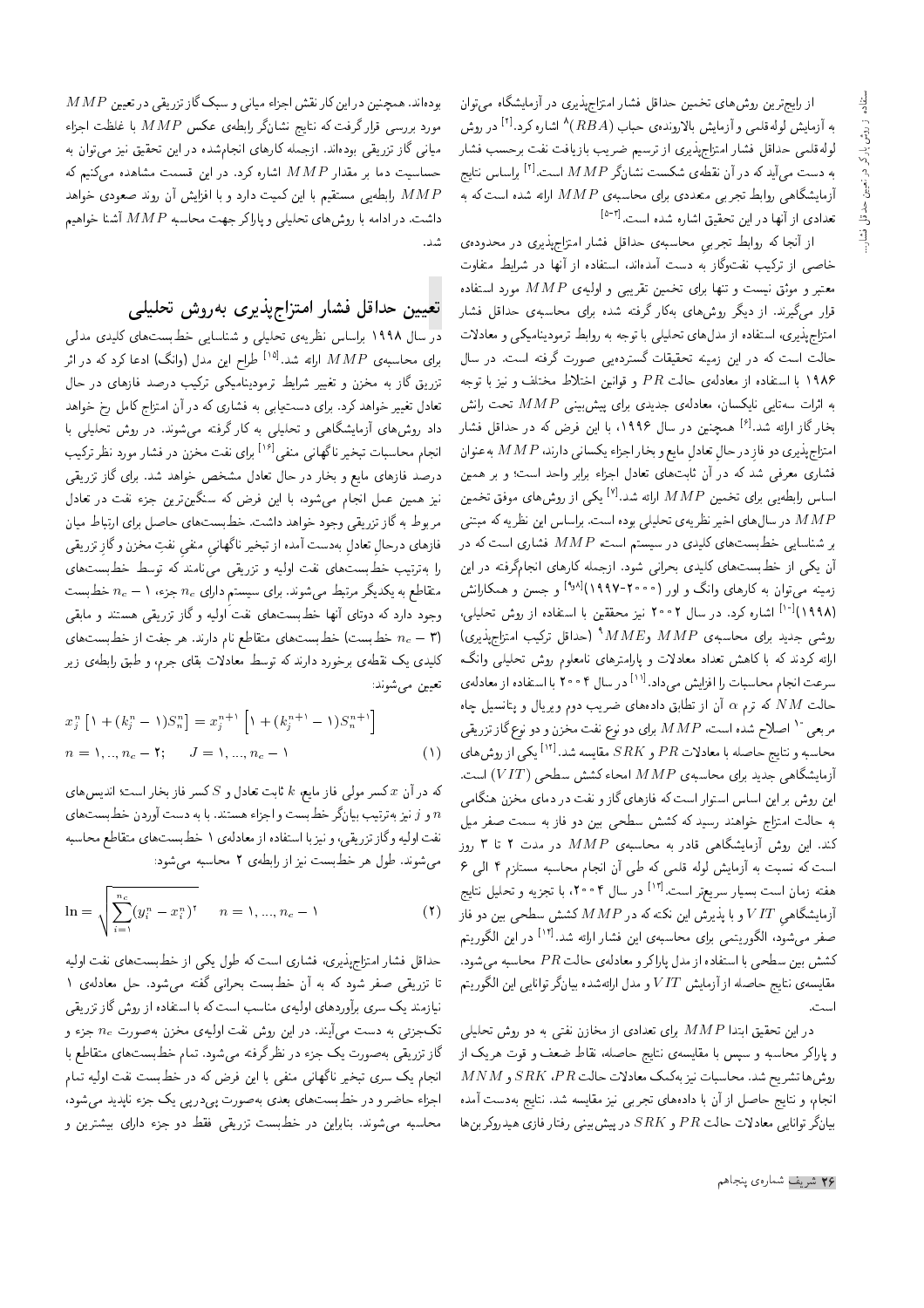كمترين ثابت تعادل باقى خواهند ماند، لذا با حذف سازنده  $j$  از خطبستهاى  $n$  و  $\mathbb{P}^{[n]_2}$ ترکیب در نقطهی تقاطع از رابطهی ۳ محاسبه میشود.  $n+1$ 

$$
Z_i^n = x_i^n \left[ \frac{K_i^n - K_j^n}{1 - K_j^n} \right], \quad i \neq j \tag{7}
$$

با توجه به تعداد زیاد اجزای موجود درنفت خام، با استفاده از روش های مشخصهسازی این تعداد به ۱۱ تا ۱۶ ترکیب و شبه ترکیب کاسته می شود. با توجه به تعداد خط بست ها و تعداد ترکیب درصدهای مجهول در هر خط بست همگرایی محاسبات بسیار سخت و شديداً وابسته به حدسهاى اوليه خواهد بود. لذا بهعنوان سادهسازى مى توان نفت خام را به سه شبهترکیبِ سبک، میان<sub>می</sub> و سنگین شبیهسازی کرد. در این صورت تنها دو خط بست اولیه و تزریقی وجود خواهد داشت. فشاری که در آن یکی از این دو خطبست بحرانبي شود بيانگر  $MAP$  خواهد بود. درصورتي $\lambda$ ه امتزاج ميان دو فار گاز و نفت در اثر تبخیر اجزای میانی نفت و اشباعشدگی گاز تزریقی صورت بگیرد، خطبست نفت اوليه از نقطهي بحراني عبور و سازوكار تبخيري ناميده مي شود. بهطور مشابه درصورتی که امتزاج میان دو فازگاز و نفت در اثر میعان اجزای میانی گاز و |شباع شدگی نفت باشد، خطبست تزریقی از نقطهی بحرانی عبور و سازوکار میعانی نامیده می شود. در شکلهای ۱ و ۲ بهترتیب سازوکارهای تبخیری و میعانی نمایش





داده شدهاند. طبق این دو شکل خطبست بحرانی در هر دو حالت فقط وابسته به تركيب نفت اوليه يا گاز تزريقي است. بهبيان بهتر در سازوكار تبخيري تركيب اوليهي نفت بهتنهایی کنترلکنندهی امتزاج است. همچنین در سازوکار میعانی (شکل ۲) مشاهده میکنیم که ترکیب گاز تزریقی بهتنهایی کنترلکنندهی امتزاج است. بنابراین در روش تحلیلی به صورت سه شبهجزء با پذیرش این فرض که رانش امتزاج پذیری بین دو فاز فقط توسط یکی از این دو سازوکار صورت میگیرد، برای تعیین حداقل فشار امتزاج پذیری کافی است خطبستهای اولیه و نزریقی تعیین و شرط بحرانی  $s$ بودن یکی از دو خط ارضاء شود. بنابراین برای محاسبه $M P$  این الگوریتم به کارگرفته می شود:

- ۰۱ یک فشار یائین انتخاب می شود؛
- ۲. خط بست های اولیه و تزریقی با استفاده از روش تیخیر ناگهانی منفی به دست مبر آمند؛
	- ۳. طول خطبستها از معادلهی ۲ محاسبه می شود؛
- ۴. اگر طول هریک از خطبستها صفر شده است محاسبات خاتمه یافته و **د**ر غیر این صورت فشار افزایش یافته و به مرحلهی ۲ برمیگردیم.

با توجه به سادگی محاسبات بالا می توان خطبستهای نفت با تعداد اجزای بالا را با سه شبه خانوادهی سبک، مبانی، سنگین و گاز تزریقی را با دو گروه سبک و میانی مشخص کرد ـ البته با این فرض که سنگینترین جزء نفت (+cv) نیز در خط بست تزریقی باقی خواهد ماند. لازم به ذکر است قبل از انجام محاسبات، تعیین خواص بحرانی اجزاء لازم است. برای سیستم های سهجزئی که از اجزاء خالص تشکیل شدهاند، تعیین این خواص بهراحتی امکان پذیر است ولی برای مجموعهیی از اجزاء که تشکیل دهندهی برش های سبک، میانی و سنگین مثلث نمودار فازی اند، محاسبهى اين خواص طبق روابط ميانگين مولى يا روابط تجربى ضرورت دارد. در مدل مورد استفاده، از روابط ارائهشده برای بر آورد خواص بحرانی استفاده شده است.<sup>[۱۷]</sup> برای تخمین خواص فیزیکی اجزاء رابطهی ۴ ارائه شده است که <mark>در</mark> آن هر خاصیت فیزیکی و  $a$  تا $f$  ثابت $d$ ای هر خاصیتاند. $\theta$ ا همچنین در این  $\theta$ رابطه وزن مولکولی (  $MW$ ) و حگالی نسبی ( $\gamma$ ) به عنوان پارامترهای ورودی رابطه كاربرد دارند.

$$
\theta = a(MW)b\gamma^{c}Exp[d(MW) + e\gamma + f(MW)\gamma]
$$
 (†)

تعيبين حداقل فشار امتزاج يذيري بهروش ياراكر

جابهجایی امتزاجی نفت توسط گاز تزریقی زمانی رخ خواهد داد که امتزاج بین دو فاز حاصل شود. شرایط امتزاج بین دو فاز مستلزم کاهش کشش سطحی و در نهایت محوشدن آن است. بهبیان دیگر هرگاه کشش سطحی (IFT) میان دو فاز صفر شود دو فاز با یکدیگر ممزوج می شوند و جابهجایی بهصورت تکفاز خواهد بود. این نکته اساس روش آزمایشگاهی  $T$   $V$  برای تعیین شرایط امتزاج میان نفت و گاز تزریقی است.<sup>[۱۳]</sup> در روش مذکور نسبتهای معینی از نفت و گاز در شرایط مخزن با یکدیگر در سل آزمایش مخلوط و کشش بین سطحی  $\overline{MMP}$  در فشارهای مختلف اندازهگیری می شود. این روش قادر به محاسبه $MPP$ ، فشار بهينه و حداقل تركيب امتزاج پذيرى (MMC) <sup>١١</sup> است. منظور از حداقل ترکیب امتزاج پذیری، حداقل اشباعشدگی از گاز تزریقی است که در آن ترکیب خاص امتزاج میان دو فاز صورت گیرد. با توجه به تعریف حداقل فشار امتزاج پذیری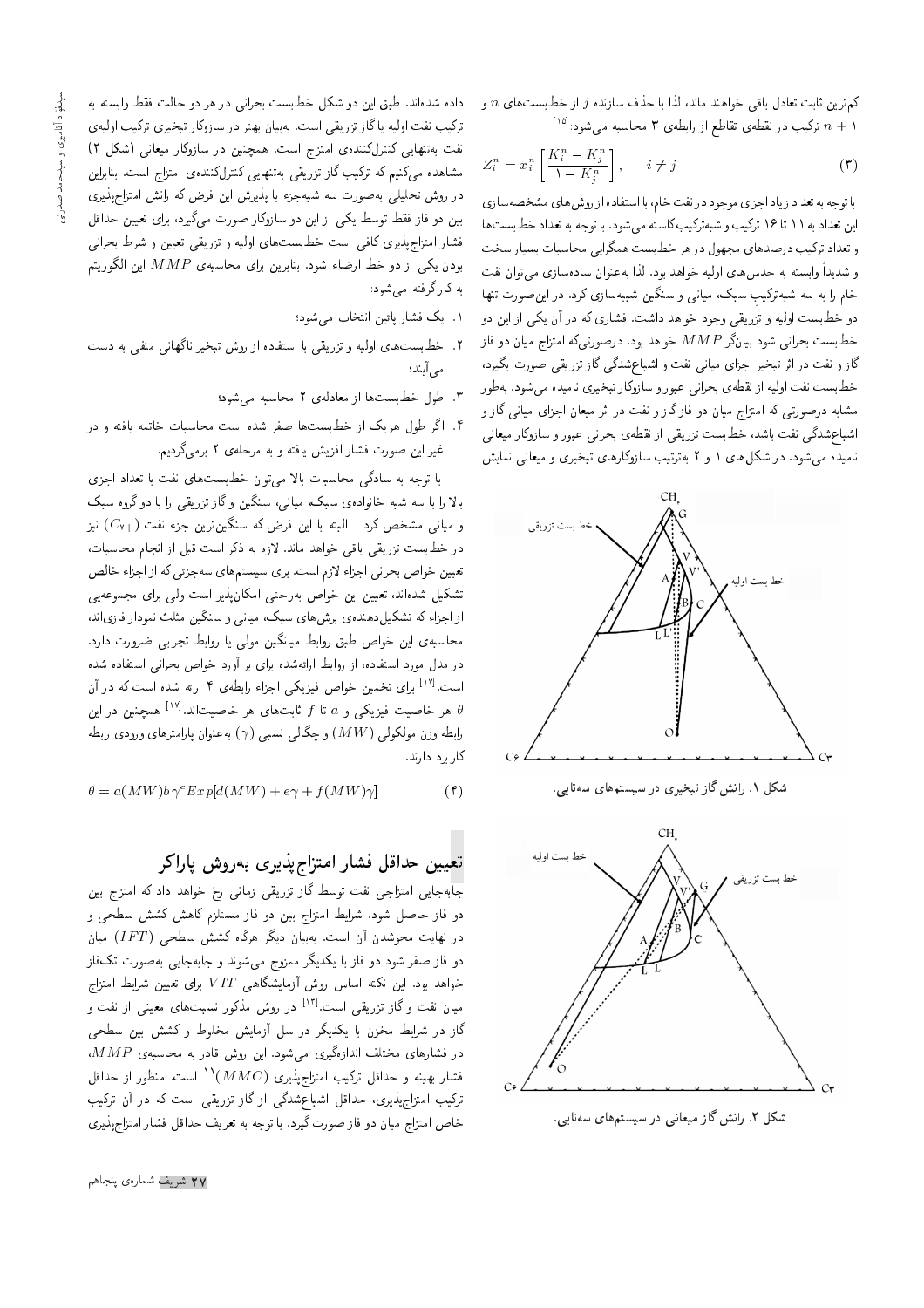به عنوان پایین ترین فشاری که در آن نقطه کشش سطحی بین دو فاز صفر می شود، الگوریتمی برای محاسبهی حداقل فشار امتزاج پذیری بر اساس محاسبهی کشش بین سطحی با مدل پاراکر ارائه شده است.<sup>[۱۲]</sup> در این روش کشش سطحی به چگال<sub>ی</sub> فازهای مایع و بخار، جرم مولکولی فاز مایع، و ثابت پاراکر مربوط میشود؛<sup>[۱۸]</sup> برای محاسبهی کشش سطحی میان نفت و گاز تزریقی رابطهی ۵ پیشنهاد شده است:<sup>[۱۹</sup>٬<sup>۱۴]</sup>

$$
\sigma^{\vee\dagger} = \sum_{i=1}^{n} [(P_{CH})_i (Ax_i - By_i)] \tag{0}
$$

که در آن  $\sigma$  کشش سطحی،  $P_{CH}$  ثابت پاراکر،  $n$  تعداد کل اجزاء سیستم، و  $x_i$  و بهترتیب کسر مولمی جزء i در فاز مایع و بخار هستند. پارامترهای $A$  و  $B$  مطابق $y_i$ رابطه ع و ۷ تعریف مه شوند:

$$
A = \frac{\rho_o}{\mathcal{F}\mathbf{Y}_f\mathbf{f}(MW_a)_L} \tag{9}
$$

$$
B = \frac{\rho_g}{\mathfrak{F}\mathfrak{f}_f\mathfrak{f}(MW_a)_g} \tag{V}
$$

که در آنها  $\rho_{\sigma}$  جرم ویژهی فاز مایع،  $\rho_{g}$  جرم ویژهی فاز گاز،  $(MW_{a})_{L}$  وزن . مولکولی ظاهری فاز مایع، و  $(MW_a)_g$  وزن مولکولی ظاهری فاز گاز هستند. الكوريتم محاسبهى MMP با استفاده از مدل پاراكر را مى توان چنين خلاصه کرد:<sup>[۱۴]</sup>

- ۰۱ در صد ترکیب نفت اولیه و حلال (گاز تزریقی)، دمای مخزن، کسر مولی نفت در خوراک و خواص بحرانبی اجزاء به عنوان ورودی خوانده شود.
	- . فشارى يايينتر از  $\emph{MMP}$  حدس زده شود.
	- ۳. ثابت های پاراکر برای اجزاء خالص و برش های هیدروکربنی محاسبه شود.
- ۴. محاسبات تبخیر ناگهانی منفی در دمای مخزن و فشار حدسی برای مخلوط انجام شود.
	- ۵. جرم ویژهی مایع و بخار با استفاده از معادلهی حالت محاسبه شود.
		- ۶. با استفاده از معادلهی ۵، کشش سطحی محاسبه شود.
- V. تا صفر شدن کشش سطحی بر مقدار فشار افزوده شود و مراحل ۳ تا ۶ تکرار گ دد.
	- . فشارى كه در آن كشش سطحى صفر شود، همان فشار  $MMP$  است.

 $\alpha$ در بخش بعد محاسبهى  $M P$  براى تعدادى نفت مخزن وگاز تزريقى به هر دو روش تحلیلی و یاراکر ارائه خواهد شد.

### محاسبهی  ${\rm MMP}$  با استفاده از روش تحلیلی

در این بخش  $M P$  بهروش مدل تحلیلی برای ۴ نوع نفت خام که تحت تأثیر گازهای تزریقی متفاوتی جابهجا شده، و دادههای آزمایشگاهی برای آن در دسترس بوده است،اً ۲٬۱۰٬۱۰۱ استخراج شدهاند. مقدار  $MMP$  نفت $\mathbf{s}$ ای ۲٬۱۱ و ۳ بهروش لوله قلمی و نفت ۴ بهروش VIT اندازهگیری شدهاند. در این قسمت نفت خام به صورت یک مخلوط شامل سه شبه جزء در نظر گرفته شده است. برای انجام محاسبات تعادلبي تبخير ناگهاني منفي از سه معادلهي حالت  $PR$  و  $SRK$  و استفاده شده است. مشخصات نفت وگازهای تزریقی مورد بررسی در  $MNM$ جدول ۱ و ۲ آورده شدهاند.

جدول ١. تركيب درصد نفت هاى ١ الى ٤.

| نفت (۴)                                                  | نفت (۳)                                           | نفت (۲)                                   | نفت (۱)                                                        | اجزاء              |
|----------------------------------------------------------|---------------------------------------------------|-------------------------------------------|----------------------------------------------------------------|--------------------|
| ۱۳۷ ق                                                    | $\sigma_{\rm{eff}}$                               | $\sim$                                    | $\sim 10^{-1}$                                                 | $H$ $\mathcal{S}$  |
| $\circ$ , $\circ$ $\circ$ $\Delta\mathrm{V}$             | $\sim 10^{-1}$                                    | $\gamma \rightarrow \gamma$ .             | $^{\circ}$ / $^{\circ}$ $^{\circ}$ $^{\prime}$                 | $N_{\mathfrak{k}}$ |
| $\phi$ , $\phi$ , $\phi$ , $\chi$                        | ۰٫۰۶۵۶                                            | $\cdot$ , $\cdot$ ۴۴۹                     | $\mathcal{S}_{\mathcal{A}}$ , $\mathcal{S}_{\mathcal{A}}$      | $_{Co_7}$          |
| ۰٫۳۵۱۳                                                   | ٬٫۳۷۱۱                                            | $\phi$ / ۲ $\phi$ ۷ ۱                     | ٬٫۳۳۴                                                          | $C_{\lambda}$      |
| ۱۵ ۱۵ ک                                                  | ۳۸ه پ                                             | ٬٫۰۴۸۱                                    | $^\circ$ / $^\circ$ $\Delta$ $^\circ$                          | $C_7$              |
| ۶۹۵ پ                                                    | $\mathord{\circ}_f \mathord{\circ} \mathsf{r}$ yr | $\circ$ / $\circ$ $\circ$ $\circ$ $\circ$ | $^\circ$ , 55                                                  | $C_{\mathsf{T}}$   |
| $\gamma \circ \mathcal{W}$                               | $\sim 10^{-11}$                                   | $\alpha \rightarrow \alpha$               | $\mathcal{O}_f \circ \mathcal{F}$                              | $IC_{\mathcal{C}}$ |
| ۲۱۶م, ۰                                                  | ۲۶۱ ق                                             | $\cdot$ , $\cdot$ ۳ ۲۳                    | ۳۹ ق ره                                                        | $C_{\mathfrak{k}}$ |
| $\cdot$ , $\cdot$ ۲۲۹                                    | $\sim$                                            | $\sim$ $-$                                | $\circ$ / $\circ$ $\uparrow \circ$                             | $IC_{\wedge}$      |
| $\mathcal{O}_{\mathcal{F}}\circ\mathcal{V}$ ۴            | $\mathcal{O}_f \circ \Lambda N$                   | ۲۴۷ ق                                     | $\mathord{\circ}_f \mathord{\circ} \mathord{\uparrow} \lambda$ | $C_{\Delta}$       |
| ٬٫۰۳۶۸                                                   | ۲۱۸ ۰٫۰                                           | $\circ$ , $\circ$ ۲۹۸                     | $\cdot$ , $\cdot$ ۴۴                                           | $C_{\mathcal{F}}$  |
| $\cdot$ , $\mathsf{r}$ $\mathsf{r}$ $\cdot$ $\mathsf{r}$ | ٬٫۳۹۸۱                                            | ۰٫۵۷۲۳                                    | ٬٫۳۹۶                                                          | $C_{\rm Y}^+$      |
| $\mathcal{M}$                                            | $\mathbf{Y}$                                      | $\uparrow$ $\uparrow$                     | $\Upsilon$ .                                                   | مرجع               |

جدول ٢. تركيب در صد گازهاي A الى F.

| گاز                                    | گاز                                                               | گاز                    | گاز                                       | گاز                                 | گاز                                                       |                    |
|----------------------------------------|-------------------------------------------------------------------|------------------------|-------------------------------------------|-------------------------------------|-----------------------------------------------------------|--------------------|
| (F)                                    | (E)                                                               | (D)                    | $\mathbf{(}C\mathbf{)}$                   | $\bf (B)$                           | (A)                                                       | اجزاء              |
|                                        |                                                                   |                        |                                           |                                     |                                                           | $H$ r $S$          |
| ∘ / ∘ ∖ ∘ ∆                            | ∘'∘ /∘ γ                                                          |                        |                                           | $\circ$ , $\circ$ o $\mathsf{V}$    | $\mathord{\circ}$ , $\mathord{\circ}$ o $\mathsf{V}$      | $N_{\mathsf{r}}$   |
| いいい                                    | $\cdot$ , $\cdot$ ) $\cdot$ $\cdot$                               | ٬٫۱۷۷۵                 | $\cdot$ , ۲۲۱۸                            | $\cdot$ ، ۱۳                        | ۰٫۰ ۱۵                                                    | Co <sub>1</sub>    |
| ٬٫۴۶۴۵                                 | ٬٫۴۷۹۲                                                            | $\cdot$ , ۳۸۷۸         | $\cdot$ , ۲۳۴۹                            | ۶۳۹ ق                               | $\cdot$ , $\wedge$ $\uparrow$ $\cdot$                     | $C_1$              |
| ۰٫۱۶۴۶                                 | ٬۱۶۲۳                                                             | ◦∕ ∖ ∨ ∨ ∘             | $\cdot$ , ۲۳۵ $\cdot$                     | 。ハハ                                 | $\cdot$ , $\cdot$ ۹ ۱                                     | Сť                 |
| $\cdot$ , $\mathsf{rrv} \cdot$         | $\cdot$ , $\uparrow \uparrow \uparrow \uparrow \uparrow \uparrow$ | ۰٫۲۱۹۶                 | $\cdot$ , $\mathsf{rve}$ $\mathsf{\circ}$ | $\cdot$ , $\cdot$ , $\cdot$         | $\circ$ , $\circ$ ۳۶                                      | $C_{\mathbf{r}}$   |
| $\cdot$ , $\cdot$ ۴ $\cdot$ ۷          | ۴۹۲ ق.ره                                                          | $\sim$                 | $\sim$                                    | $\cdot$ , $\cdot$ ۳۶                | $\mathord{\circ}$ , $\mathord{\circ}$ . $\mathord{\circ}$ | $IC_{\mathcal{C}}$ |
| ۶۲۵ ق.ره                               | ه ه <b>۶</b> م <sub>ر</sub> ه                                     | $\cdot$ , $\cdot$ YY ) | $\cdot$ , $\cdot$ , $\cdot$               | $\cdot$ , $\cdot$ $\circ$ $\circ$   | $\circ$ , $\circ$ $\circ$ $\Delta$                        | $C_{\mathfrak{k}}$ |
|                                        |                                                                   | $\hspace{0.1mm}$       |                                           | $\cdot$ , $\cdot$ \Y                |                                                           | $IC_{\Delta}$      |
| $\circ$ , $\circ$ ) $\circ$ $\uparrow$ | 。,。。 ٩ ٨                                                          | ۰                      | $\blacksquare$                            | ٬٫۰۱۴                               |                                                           | $C_{\Delta}$       |
|                                        |                                                                   |                        |                                           | $\mathcal{O}_f \circ \mathcal{O}_f$ |                                                           | $C_{\varphi}$      |
| ۱۴                                     | ۱۴                                                                | ۲۱                     | ۲۱                                        | ٢٠                                  | ٢۰                                                        | مرجع               |

برای انجام محاسبات پس ازگروهبندی نفت خام به سه شبه ترکیب وگاز تزریقی به ۲ شبه ترکیب بهنحوی که تمام بخش  $_{\rm V+}$  در سنگینترین شبهجزء قرار گیرد، خواص این شبه اجزا از روش ریاضی و <mark>دابرت<sup>[۱۷]</sup> محاسبه میشود. حداقل فشار</mark> امتزاج پذیری محاسبهشده از مدل برای نمونههای مورد بررسی در جدول ۳ آورده شده است. چگونگی تغییر طول خطبستهای اولیه و تزریقی برای نفت ۱ با افزایش فشار تحت تأثیرگازهای تزریقی A و B در شکلهای ۳ و ۴ نشان داده شده است. در شکل ۳ که مربوط به سیستم نفت 1وگاز A است مشاهده میکنیم که با افزایش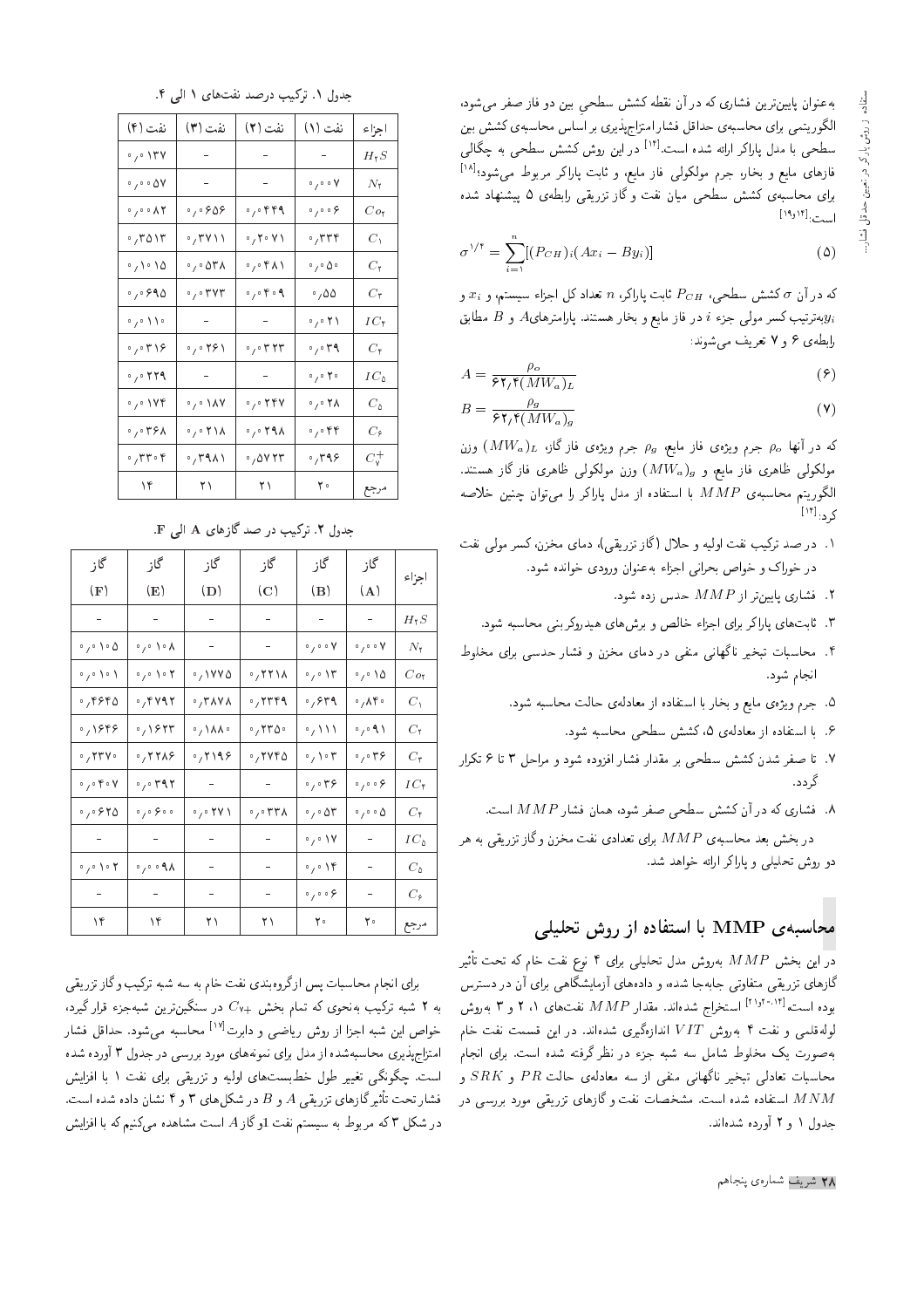| مرجع                     | آزمایشگاهی             | err/                         | محاسبهی (MNM)            | err/                       | محاسبهى (SRK)                         | $err'$ .        | محاسبەی (PR) | $\circ$ دما $\mathbf F$  | محاسبات           |
|--------------------------|------------------------|------------------------------|--------------------------|----------------------------|---------------------------------------|-----------------|--------------|--------------------------|-------------------|
| $\mathbf{r}$ .           | $\Delta Y \circ \circ$ | $\Delta t$ .                 | ۵۴۶۰                     | $\circ$ , $\circ$ 9.8      | $\Delta Y \cdot \Delta$               | .84             | $\Delta$     | ۲۱۲                      | $A$ نفت ۱ - گاز   |
| $\mathbf{Y}$             | $rr \circ \circ$       | $r, r \Delta$                | <b>٣١٨٧</b>              | T, YV                      | ۳۱۹۲                                  | Y, Y            | <b>TYYY</b>  | ۲۱۲                      | $B$ نفت ۱ - گاز:  |
| ۲۱                       | <b>TTT</b> .           | 4.9                          | $\frac{1}{2}$            | $\mathbf{r}, \mathbf{r}$   | <b>TTAV</b>                           | $\cdot/\lambda$ | 7718         | ۱۸۵                      | $C$ نفت ۲-گاز $C$ |
| $\mathsf{r}\setminus$    | T1fV                   | T/Vf                         | $r \cdot r$              | $\lambda$ , 9 $\lambda$    | $r \cdot \lambda \Delta$              | .7777           | ۳۱۴۰         | ١٨٥                      | $D$ نفت ۳- گاز:   |
| $\gamma$ ۴               | <b>7148</b>            | $\mathcal{M}_1 \circ \Delta$ | $YY \circ Y$             | V, YY                      | $\mathsf{Y}\mathsf{Y}\cdot\mathsf{Y}$ | 9,94            | <b>7710</b>  | ١٨٠                      | $E$ نفت ۴-گاز:    |
| $\gamma$                 | $Y \circ Y \circ$      | $\lambda/\gamma$             | $YY \circ Y$             | $\mathcal{N}, \mathcal{N}$ | $\Upsilon \Upsilon \cdot \Upsilon$    | 17,09           | <b>TTAD</b>  | ١٨٠                      | $F$ نفت ۴-گاز $F$ |
| $\overline{\phantom{a}}$ | $\sim$                 | V, 9V                        | $\overline{\phantom{a}}$ | $\mathbf{r}, \mathbf{v}$   | $\overline{\phantom{a}}$              | T/VY            | $\sim$       | $\overline{\phantom{a}}$ | $ADD'$ .          |

جدول ۳. مقایسه مقادیر محاسبه شده حداقل فشار امتزاجی (Psia) توسط روش تحلیلی و آزمایشگاه.

 $ADD = \frac{\lambda}{n} \sum_{i=1}^{n}$ j  $\left| M M P_{cal. j} - M M P_{\rm exp. j} \right| / M M P_{\rm exp. j} \qquad \, err =$  $\left| M M P_{cal,j} - M M P_{\rm exp-j} \right| / M M P_{\rm exp-j}$ 



شکل ۳. تغییرات طول خط بستهای اولیه و تزریقی با افزایش فشار برای نفت ۱  $\textbf{P} \cdot \textbf{P}$ و گاز  $\textbf{A}$  با استفاده از معادله ی حالت



شکا, ۴. تغییرات طول خطبستهای اولیه و تزریقی با افزایش فشار برای نفت ۱  $\textbf{P} \cdot \textbf{P}$ وگاز  $\textbf{B}$  با استفاده از معادلهی حالت

فشار طول خطبست اوليه كاهش و در نقطهي M M صفر شده است. بنابراين نوع سازوکار تبخیری است. در شکل ۴ نیزکه مربوط به سیستم نفت ۱ وگاز B است، بحرانی شدن خطبست تزریقی نمایش داده شده است که نوع سازوکار آن میعانی بوده است. بنابراین از مزایای این روش می توان به تشخیص نوع سازوکار رانشی اشاره کرد. در محاسبات انجامشده مشاهده میکنیم، غیر از محاسبهی نفت ۱ وگاز A که كمترين خطا مربوط به معادلهى حالت  $RRK$  است، در ديگر محاسبات كمترين خطا مربوط به معادلهى حالت  $PR$  بوده است. در استفاده از معادلهى حالت بیشترین خطا مربوط به محاسبهی نفت ۴ وگاز $F$ ، وکمترین خطا مربوط به  $PR$ نفت ۲ وگار  $C$  بوده است. در معادله $d$  حالت  $RK$  نیز بیشترین خطا مربوط  $A$  به محاسبهى نفت ۴ وگاز  $F$  وكم ترين خطا مربوط به محاسبهى نفت ۱ وگاز بوده است. همچنین در معادلهی حالت  $M\,N\,M$  کمترین خطا به محاسبهی نفت ۱ و گاز B و بیشترین خطا به محاسبهی نفت ۴ و گاز  $F$  مربوط بوده است. از ۱ دیگر نتایج حاصل می توان به این نکته اشاره کرد که در ۶ محاسبهی انجام شده با استفاده از مدل تحلیلی، معادلهی حالت  $PR$  با ۳٫۷۲ درصد کم ترین، و معادلهی -حالت  $MNM$  با ۷٬۹۲ درصد بیشترین خطا را دارد

از نکات قابل توجه در این بخش میتوان به محاسبهی  $MMP$  برای نفت مخزن ۴ که توسط دو گاز تزریقی  $E$  و  $F$  ممزوج شده است، اشاره کرد. در این دو محاسبه مشاهده میکنیم که  $M$  M $P$  محاسبهشده توسط این مدل برای هر دو  $F$  وع گاز تزریقی و برای هر دو معادلهی حالت یکسان است. علی رغم اینکه گاز نسبت به گاز E از اجزاء میانی (۱٫۵٪) اشباع شده است. در نتایج محاسبات تغییری مشاهده نمی شود. این نکته نشانگر آن است که خطای حاصل مربوط به نوع معادلهى حالت نيست بلكه ناشى از ضعف مدل است. براى اين دو سيستم خط بست اولیه بحرانی شده که متشکل از ترکیب اولیهی نفت است و بدین ترتیب ترکیب گاز تزریقی در نتیجهی محاسبات بی¢ئیر بوده است. با این حال تخمین برای هر دو سیستم با خطای قابل قبولی همراه است.  $MMP$ 

 $\mathcal{L}_{\mathcal{V}}$ در ادامهی این بخش حساسیت دما در تعیین  $M P$  نیز مورد بررسی قرار گرفت. برای این منظور برای ۶ نوع سیستم نفتوگاز (که برای هریک ۴ دما در محدودهى دماى مخزن منظور شده) محاسبات صورت گرفت. نتايج به دست آمده در جدول ۴ نشان داده شده است. در این جدول مشاهده میکنیم برای سیستمهای مذکور با افزایش دما بر مقدار  $MMP$  افزوده شده است. بهعنوان مثال در سیستم ۱ (نفت ١-گاز A)نشان داده شده است كه با تغيير دما درحدود ٢٥ درجهى فارنهايت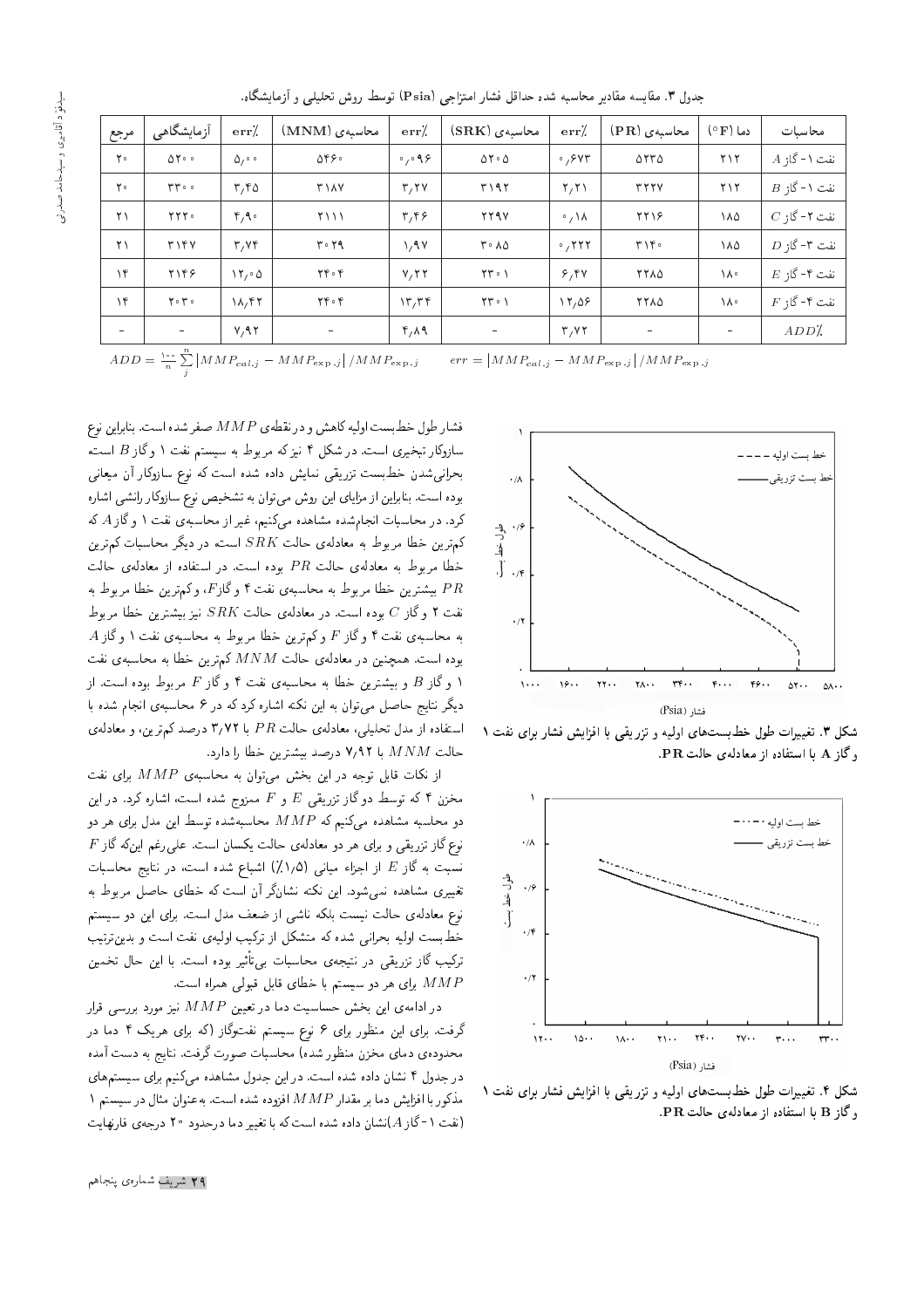| جدول ۴. مقایسه مقادیر محاسبه شده حداقل فشار امتزاجی (Psia) توسط روش |  |                      |
|---------------------------------------------------------------------|--|----------------------|
|                                                                     |  | تحلیلی با تغییر دما. |

| محاسبهى      | محاسبهى                        | محاسبهى         | دما                   | محاسبات         |
|--------------|--------------------------------|-----------------|-----------------------|-----------------|
| (MNM)        | (SRK)                          | $(\mathbf{PR})$ | $(^\circ \mathbf{F})$ |                 |
| 9848         | ۵۲۱۴                           | ۵۲۴۸            | ۲۳۰                   | $A$ نفت ۱ - گاز |
| 0590         | $\Delta \Upsilon \cdot \Delta$ | 0550            | ۲۱۲                   | $A$ نفت ۱ - گاز |
| 4918         | <b>FV14</b>                    | <b>TVAT</b>     | ۱۹۲                   | $A$ نفت ۱ - گاز |
| ۴۵۰۳         | ۴۰۶۶                           | ۴۱۶۳            | ۱۷۲                   | $A$ نفت ۱ - گاز |
| ٣۶٢٣         | <b>٣۶٣٧</b>                    | ٣۶٧٠            | ۲۳.                   | $B$ نفت ۱ - گاز |
| <b>٣١٨٧</b>  | ۳۱۹۲                           | <b>TYYY</b>     | ۲۱۲                   | $B$ نفت ۱ - گاز |
| ٢٧٣٠         | <b>٢٧٢٨</b>                    | <b>7790</b>     | ۱۹۲                   | $B$ نفت ۱ - گار |
| $YY \cdot Y$ | ۲۳۳۶                           | <b>770V</b>     | ۱۷۲                   | $B$ نفت ۱ - گاز |
| ۲۳۵۱         | ۲۵۵۱                           | ۲۴۶۴            | ۰ ه ۲                 | $C$ نفت ۲ - گاز |
| $\gamma$     | <b>TTAV</b>                    | ۲۲۱۶            | ۱۸۵                   | $C$ نفت ۲ - گاز |
| <b>1887</b>  | 09 17                          | ۱۹ ۸۳           | ١٧٠                   | $C$ نفت ۲ - گاز |
| 1844         | ۱۸۳۵                           | ١٧۶۵            | ۱۵۵                   | $C$ نفت ۲ - گاز |
| rrr          | ۳۳۹۲                           | ٣٣٥٠            | 00 م                  | $D$ نفت ۳- گار  |
| $r \cdot r$  | ۰۸۵ تا                         | ۳۱۴۰            | ۱۸۵                   | $D$ نفت ۳- گار  |
| <b>TYTA</b>  | ۲۷۹۳                           | ۲۸۴۲            | ١٧٠                   | $D$ نفت ۳-گاز   |
| ۲۴۶۳         | ۲۵۱۷                           | ۲۵۵۷            | ۱۵۵                   | $D$ نفت ۳- گاز  |
| ۲۵۱۶         | ۲۴۸۶                           | ۲۴۶۹            | ۱۹۵                   | $E$ نفت ۴-گاز   |
| $YY \circ Y$ | $rr \cdot 1$                   | <b>7710</b>     | ١٨٠                   | $E$ نفت ۴–گاز   |
| ۲۱۱۶         | ۱۹۹۸                           | ۱۹۷۵            | ۱۶۵                   | $E$ نفت ۴–گاز   |
| ۱۸۶۶         | ١٧٨٣                           | ۱۷۶۰            | ۱۵۰                   | $E$ :نفت ۴–گا   |

.<br>(<mark>۲۱۲</mark> و ۱۹۲ درجه**ی فارنهایت) اختلاف** MMP نزدیک به ۴۰۰ یوند بر اینچ مربع بوده است که این خود نشانگر تأثیر بالای این کمیت در تعیین شرایط امتزاج است. همچنین در دیگر محاسبات انجامشده وابستگی  $MAP$  به دما بهوضوح نشان داده شده است. با توجه به مطالب ذکرشده می توان به ارتباط مستقیم کمیت دما با  $M\,P$  و تأثير شديد اين كميت بر دما اشاره كرد. دليل اين امر را نيز مي $M\,P$  ا چنین تشریح کرد: از آنجا که در  $M P$  رفتار فازی گاز تزریقی و مایع یکسان شده و امتزاج رخ می،دهد، با افزایش دما و تأثیر بیشتر آن روی رفتار گاز اختلاف این دو فار بیشتر شده و امتزاج در فشار بالاتری رخ خواهد داد.

#### محاسیه MMP با استفاده از روش باراکر

 $\frac{1}{N}$ برای محاسبه ی کشش سطحی و تعیین  $M P$  بهکمک آن، از معادله ی ۵ استفاده میشود. برای این منظور بخش +cv نفت خام با استفاده از روش تفکیک موجود<sup>[۲۲]</sup> به تعداد لازم از شبه اجراء (بين ٣١ تا ٣۴) تفكيك وبا استفاده از روش يك پارچه سازى ویتسون<sup>[۲۲]</sup> به ۵ شبه خانواده تقسیم میشود. خواص فیزیکی این ۵ شبه خانواده

$$
P = A_1 + A_1(V_C) + A_1T_C + A_1H + A_1H^{\dagger} + A_2H^{\dagger} + (A_2/H)
$$
  
(A)

که در آن:

$$
H = (V_C M W)^{\delta/\ell} (T_C)^{\gamma/\delta} \tag{4}
$$

 $\tau_C$  در معادلات ۸ و ۹،  $V_C$  حجم بحرانی،  $T_C$  دمای بحرانی و  $MW$  وزن مولکولی اجزا است. ضریبهای .A تا A، نیز در دسترس است.<sup>[۱۸]</sup> همچنین معادلات حالت به کار رفته شامل  $PR$  و  $SRK$  و  $MNM$  هستند. پس از محاسبات تبخیر ناگهانی منفی و بررسی شرایط همگرایی، ثابت های تعادل اجراء توسط معادلات حالت، جرمهای ویژهی مایع و بخار محاسبه میشود. در نهایت، کشش سطحی مطابق رابطهى ۶ تعيين<sup>[١٩]</sup> و با ارضاء شرط آخر( • MMP (IFT = محاسبه مې شود.

 $VIT$  در این روش دانستن نسبتهای مولی نفت وگاز تزریقی در دستگاه یکی از وروردی های برنامه است. در این بخش MMP را برای نفت مخزن ۴ که توسط گازهای  $E$  و  $F$  بهصورت مجزا ممزوج شده است، محاسبه کردیم. در هر دو اختلاط شرایط دمایی ۱۸۰ درجه فارنهایت و نسبتهای مولی گاز به نفت بهترتیب ۹ به ۱ بوده است. بدینترتیب که ۱۰ درصد مول نفت بههمراه ۹۰ درصد گاز (حلال) با یکدیگر مخلوط شده است. نتایج محاسبات نیز توسط ۳ معادلهی حالت  $S R K$  و  $M N M$  در جدول ۵ آورده شده است. همچنین نتایج با دادههای آزمایش VIT مقایسه شد. تغییرات کشش سطحی با افزایش فشار نیز برای هر دو سیستم که توسط معادلهی حالت  $PR$  محاسبه شده است، در شکل ۵ نشان داده شده است.

در این شکل خط ناپیوسته بیانگر امتزاج نفت با گاز تزریقی  $E$ ، و خط ممتد بیانگر امتزاج با گاز F است. در هر دو امتزاج مشاهده میکنیم که با افزایش فشار، کشش سطحی کاهش یافته و در حداقل فشار امتزاجیذیری برابر صفر می شود. اختلاف مقادیر  $\emph{MMP}$  محاسبه شده در دو سیستم بیانگر تأثیر غنیشدگی گاز تزریقی در تخمین این پارامتر است. با وجود درصد خطای بالاتر این مدل نسبت

جدول ۵. نتایج دو مدل تحلیلی و پاراکر در قیاس با دادههای آزمایشگاهی.<sup>[۱۴]</sup>

| ADD <sub>2</sub>                                                 | نفت ۴-گاز F                           | نفت ۴-گاز E                           | روشءها             |  |  |
|------------------------------------------------------------------|---------------------------------------|---------------------------------------|--------------------|--|--|
|                                                                  | $Y \circ Y \circ$                     | ۲۱۴۶                                  | $VIT$ آزمایش       |  |  |
| 17,00                                                            | ۲۳۳۴                                  | ۲۴۰۸                                  | مدل ياراكر (PR)    |  |  |
| ۱۵٫۵                                                             | <b>TTVT</b>                           | ۲۴۴۹                                  | $(SRK)$ مدل پاراكر |  |  |
| ۲۱,۸۵                                                            | ۲۵۰۱                                  | ۲۵۸۶                                  | $(MNM)$ مدل پاراکر |  |  |
| 9,01                                                             | ۲۲۸۵                                  | ۲۲۸۵                                  | $(PR)$ مدل تحليلي  |  |  |
| $\mathcal{N} \setminus \mathcal{N}$                              | $\mathsf{Y}\mathsf{Y}\cdot\mathsf{Y}$ | $\mathsf{Y}\mathsf{Y}\cdot\mathsf{Y}$ | مدل تحليلي(SRK)    |  |  |
| 10,77                                                            | $YY \circ Y$                          | ۲۴۰۴                                  | $(MNM)$ تحليلي     |  |  |
| $ADD = \sum_{i=1}^{n} MMD$ . $MMD$<br>$\left  \right $ / $MMD$ . |                                       |                                       |                    |  |  |

 $ADD = \frac{100}{n} \sum_{i} | MMP_{cal,j}|$  $-MMP_{\exp,j}|/MMP_{\exp,j}$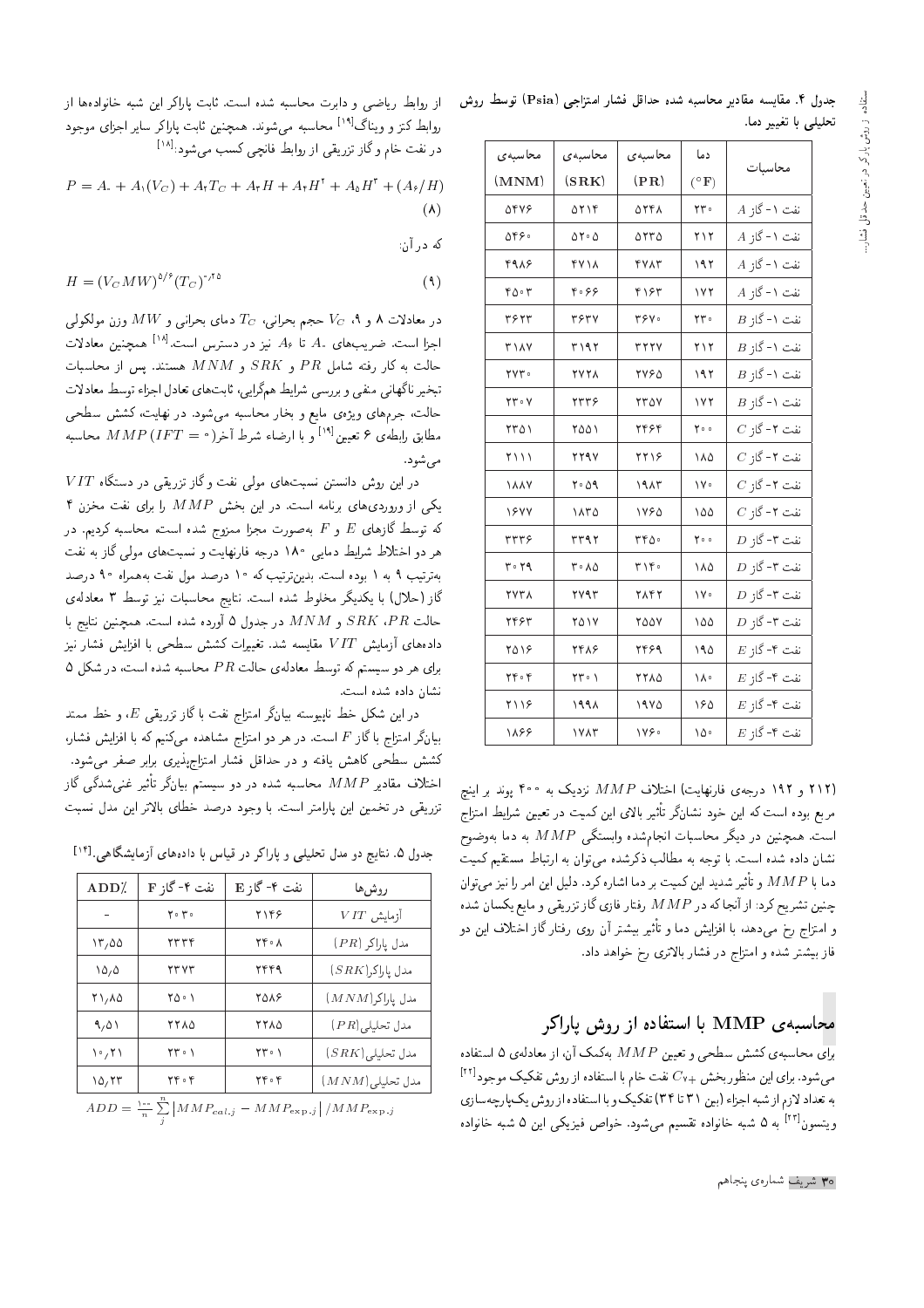

شکل ۵. کاهش کشش سطحی با افزایش فشار (مخلوط نفت ۴ وگازهای E و F.)

به روش تحلیلی، تمایز میان مقادیر محاسبهشده برای دو سیستم حائز اهمیت است. همان $d$ ورکه پیش تر اشاره کردیم  $M P$  برای هر دو سیستم توسط روش تحلیلی یکسان محاسبه شد. همچنین مقایسهی بین نتایج دو مدل ذکر شده در جدول ۵ نشان داده شده است. در این جدول مشاهده میکنیم که در مدل باراکرکمترین خطا به معادلهى حالت  $PR$  و بيشترين خطا به معادلهى حالت  $MNM$  مربوط بوده است. همچنین در مقایسه، دو مدل نشان دادهایم که درصد خطای مدل تحلیلی در هر دو محاسبه توسط سه معادلهی حالت به کار رفته، نسبت به مدل کشش سطحی با استفاده از مدل پاراکر، کمتر است. اما از ضعفهای مدل تحلیلی با توجه به درصد خطای پایینتر نسبت به روش کشش سطحی می<mark>توان به برابری مقادیر</mark> محاسبه شده در هر دو محاسبه اشاره کرد.  $MMP$ 

## نقش ترکیب درصد گازهای تزریقی در تعیین حداقل فشار امتزاجى

یس از محاسبه، حداقل فشار امتزاج پذیری برای چند جابهجایی مختلف در این قسمت به نقش ترکیب درصد گازهای تزریقی در تعیین  $M P$  میپردازیم. ۱ همان طورکه در جدول ۴ مشاهده میشود، تفاوت  $MMP$  محاسبهشده برای نفت وگازهای A و B بیش از Psia °° ۲۰ بوده و این خود به نقش ترکیب درصد گازهای تزریقی در تعیین MMP دلالت میکند. برای اثبات این موضوع از اجزاء سبک گاز تزریقیA (جدول ۱)کاسته و بر اجزاء میانی آن افزودیم و در هر حالت حداقل فشار امتزاج يذيري را محاسبه كرديم.

در این قسمت از روش تحلیلی سهتایی بهکمک معادلهی حالت PR استفاده کردهایم. نمودار حداقل فشار امتزاج بذیری برحسب اجزاء میانی و سبک گاز تزریقی در شکل های ۵ و ۶ نشان داده شده است. نمودارهای حاصل بهوضوح نشان می دهد  $\emph{MAP}$  که حضور اجزاء میانی و سبک در گاز تزریقی تا چه اندازه در محاسبه $\emph{MAP}$ نقش دارد. در شکل ۶ مشاهده می شود که با افزایش غلظت اجزاء میانی گاز تزریقی از مقدار MMP کاسته شده و امتزاج در فشار پائین تری صورت میگیرد. همچنین در شکل ۷، افزایش  $M P$  برحسب افزایش غلظت اجزاء سبک نشان داده شده است. بنابراین با توجه به مثال ذکر شده به این نکته پی خواهیم برد که علاوه بر فشار تزریقی، ترکیب درصد گاز تزریقی نیز در امتزاجپذیری سیال مخزن و گاز نقش



شكل ۶. تغييرات حداقل فشار امتزاجِپذِيري برحسب غلظت اجزاء مياني.



شكل ٧. تغييرات حداقل فشار امتزاجهذيري برحسب غلظت اجزاء سبك.

دارد. همچنین در بخش محاسبات با استفاده از روش پاراکر بر نقش حضور اجزاء  $F$  میانی در تعیین  $\emph{MAP}$  اشاره کردیم. برای سیستمهای نفت ۴ و گازهای  $E$  و  $\it Psia$  مشاهده میکنیم که با افزایش ۱٫۵ درصدی  $C_{\rm t+}$  درگاز تزریقی بیش از ۱۰۰ از مقدار MMP کاسته شده است، که خود دلیلی بر نقش اجزاء میانی گاز در تعیین  $\textit{MMP}$  است.

# نتيجەگيرى

در بخش اول این تحقیق از مدل تحلیلی سه تایی در انجام محاسبات استفاده کردهایم. از مزایای این روش می توان برکاهش حجم محاسبات، سرعت انجام محاسبات و تشخیص نوع سازوکار رانشی اشاره کرد. در این کار نشان داده شده است که درصد خطاي بين مقادير حاصل از مدل و دادههاي أزمايشگاهي تقريباً مناسب بوده است. از ضعفهای این روش میتوان به سیستمهای نفت ۴ وگازهای  $E$  و  $F$  اشاره کرد که در هر دو سیستم نتایج به دست آمده توسط هر سه معادلهی حالت یکسان بوده است. برابری  $M \, M \, P$  برای هر دو سیستم با در نظرگرفتن این نکته که گاز  $F$  نسبت به گاز  $E$  اشباع شده، نامعقول است. اما بهدلیل بحرانیشدن خطبست اولیه در هر دو سیستم، این روش قادر به تمایز بین دو سیستم نیست. با این حال بهدلیل هزینهی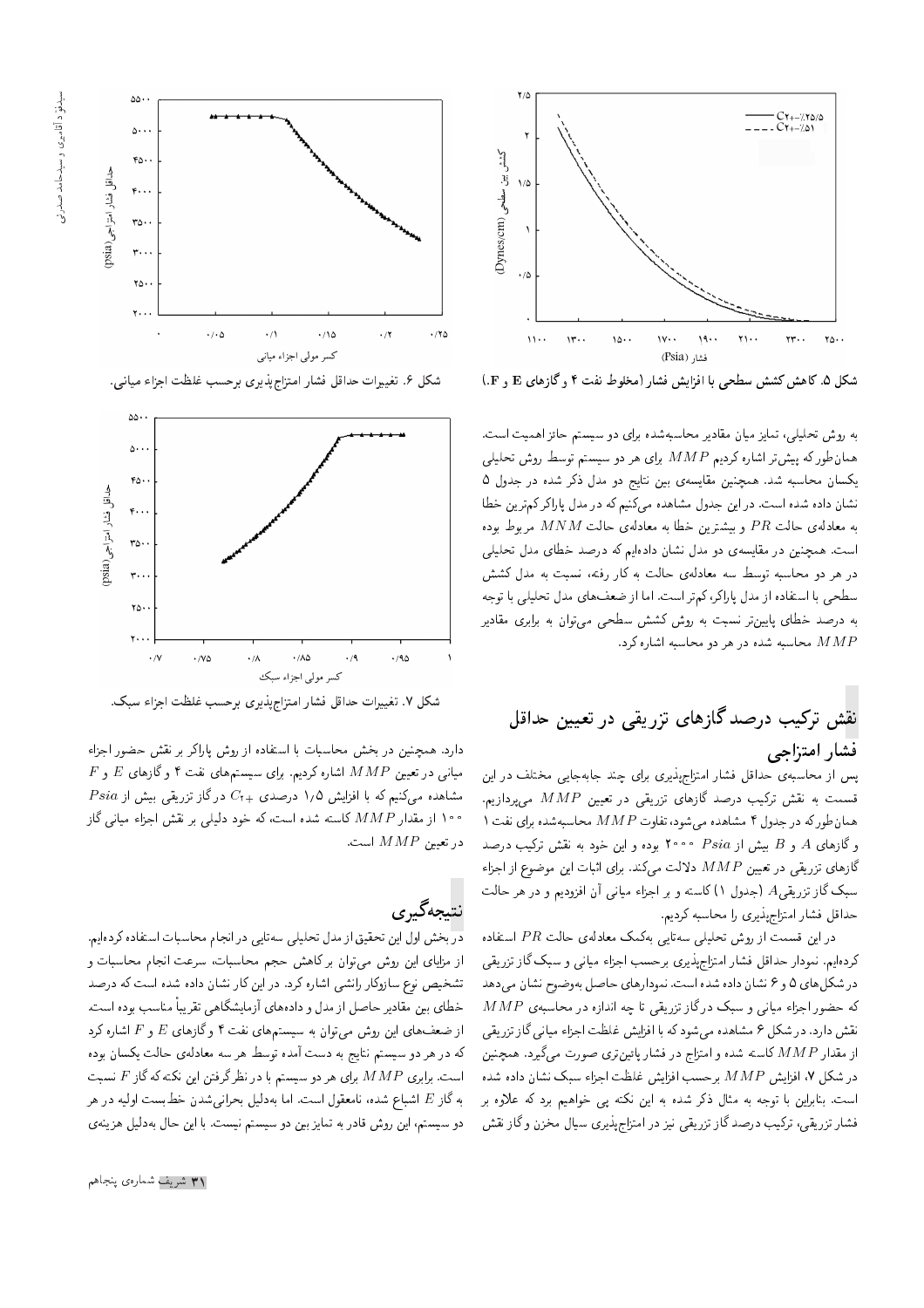بالا و وقتگیربودن شیوههای آزمایشگاهی، می توان از این مدل به عنوان جایگزینی مناسب برای تخمین MMP استفاده کرد. همچنین در این بخش نشان داده شد که دمای سیستم ازجمله عوامل مؤثر بر امتزاجهذیری است. در این بخش مشاهده میکنیم افزایش دما منجر به افزایش  $M P$  شده که دلیل این امر را نیز می $\vec{z}$ ان تأثير شديد دما بر رفتار فازى گاز تزريقى و درنتيجه اختلاف بيشتر دو فاز نفت وگاز ارشمرد.

بخش دوم این تحقیق به تعیین  $M P$  به روش پاراکر می بردازد. در این بخش مشاهده میکنیم که با وجود درصد خطای پیشتر تخمین  $M P$  نسبت به روش تحلیلی برای سیستمهای نفت ۴ و حلال های  $E$  و  $F$  این روش قادر به تشخیص افزایش اجزاء میانی در حلال  $F$  شده است. دلیل این امر، اختلاف میان مقادیر محاسیهشده است که خود یکی از مزایای این مدل نسبت به مدل تحلیلی

است. همچنین مشاهده میکنیم که MMP محاسبه شده در هر دو سیستم توسط معادلات حالت به کار رفته بیشتر از  $\emph{MMP}$  آزمایشگاهه بوده است.

از دیگر نتایج حاصل در این بخش می توان به کاهش کشش سطحی میان دو فاز نفت وگاز با افزایش فشار اشاره کرد. در نهایت نقش ترکیب درصد گاز تزریقی در تعیین  $M P$  مورد بررسی قرار گرفت. در این قیاس مشاهده شد که با افزایش غلظت اجزاء میانی و کاهش اجزاء سبک، مقدار MMP کاهش می باید و امتزاج در فشار پایینتری صورت میگیرد. همچنین در بررسی معادلات حالت به کار رفته در دو مدل مشاهده مه کنیم که معادلهی حالت  $PR$  در مقایسه با دو معادلهی حالت دیگر با خطای کم تری همراه است که این امر بر توانایی این معادلهی حالت در  $M N M$  دلالت میکند. همچنین بیشترین خطا به معادلهی حالت  $M M P$ مربوط بوده است.



- 1. minimum miscibility pressure
- 2. tie line
- 3. Peng-Robinson
- 4. Soave-Redlich-Kwong
- 5. Modified-Nasrifar-Moshfeghian
- 6. slim tube
- 7. vanishing interfacial tension
- 8. raising bubble apparatus
- 9. minimum miscibility enrichment
- 10. square well potential
- 11. minimum miscibility composition
- 1. Franklin, M., and Orr, J. Theory of Gas Injection Processes, Stanford University, Stanford, California, USA.  $(2001).$
- 2. Elsharkawy, A.M.; Suez Canal, U.; Poettmann, F.H., and Christianson, R.L. "Measuring minimum miscibility pressure: slim-tube or rising-bubble method?", The paper was prepared for presentational the SPE/DOE Eighth Symposium on Ehenced Oil Recovery held In Tu-Isa, Oklahoma, April 22-24, (1992).
- 3. Benham, A.L.; Dowden, W.E., and Kunzman, W.J. "Miscible fluid displacement prediction of miscibility", J. Pet. Tech., pp. 229-237 (1960).
- 4. Firoozabadi, A., and Aziz, K. "Analysis and correlation of nitrogen and lean-gas miscibility pressure", Paper SPE 13669 Presented at the Annual technical Conference and Exhibitition, Houston, TX, Oct, pp. 2-5 (1986).
- 5. Kuo, S.S. "Prediction of miscibility for the enriched-gas drive process", Paper SPE 14152 September, pp. 22-25  $(1985)$ .
- 6. Benmekki, E.H.; Mansoori, G.A. "Accurate Vaporizing Gas-Drive Minimum Miscibility Pressure Prediction",

Paper presented for presentation at the 61st annual technical Conference and Exhibitition. New Orleans, LA,  $(1986)$ .

- 7. Neau, E.; Avaullee, L., and Jaubert, J.N. "A new algorithm for enhanced oil recovery calculation", Fluid Phase Equilibria, 117, pp. 265-272 (1996).
- 8. Wang, Y., and Orr, F.M. "Analytical calculation of minimum miscibility pressure", Fluid Phase Equilibria, 139, pp. 101-124 (1997).
- 9. Wang, Y., and Orr, F.M. "Calculation of minimum miscibility pressure", Journal of petroleum science and en $gineering, 27, pp. 151-164 (2000).$
- 10. Jessen, K.; Michelsen, M.L., and Erling, E.H. "Global approach for calculation of minimum miscibility pressure", Fluid phase Equilibria, 153, pp. 251-263 (2004).
- 11. Hua, Yuan, Russell, and Johns. T. "Simplified method for calculation of minimum miscibility pressure or enrichment", This paper was prepared for presentation at the SPE Annual Technical Conference and Exhibition held in San Antonio, Texas, 29 September-2 October (2002).
- 12. Nasrifar, K., and Moshfeghian, M. "Application of an improved equation of state to reservoir fluids: computation of minimum miscibility pressure", Journal of Petroleum Science and Engineering, 42, pp. 223-234  $(2004).$
- 13. Rao, D.N., and Lee, J.I. "Application of the new vanishing interfacial tension technique to evaluate miscibility condition for the terre nova offshore project", journal of petroleum science Engineering, 35, pp. 247-262 (2002).
- 14. Avirala, S.C., and Rao, D.N. "Application of the parachor model to the prediction of miscibility in multicomponent hydrocarbon systems", Journal of Physics: Condensed Matter, 16, pp. 2177-2186 (2004).
- 15. Wang, Y. Analytical Calculation of Minimum Miscibility Pressure, PhD Thesis, Stanford university, USA, (1998).
- 16. Whitson, C., and Michelsen, M.L. "The negative flash", Fluid phase Equilibria, 86, pp. 51-71 (1989).